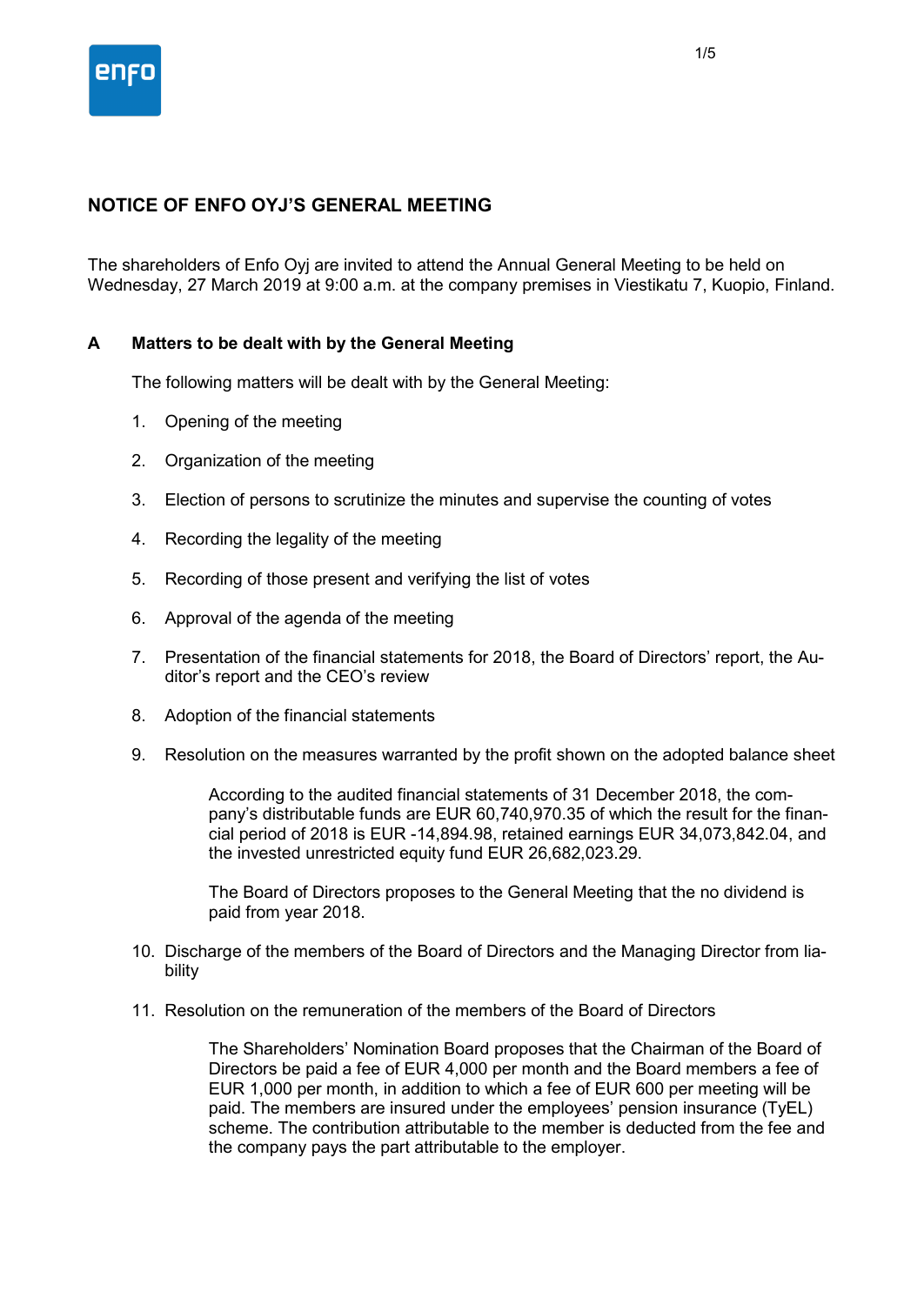

The Shareholders´ Nomination Board proposes that the travel expenses of Board members are compensated for in accordance with the company's travel policy.

12. Resolution on the number of the members of the Board of Directors

The Shareholders' Nomination Board proposes that six members shall be elected to the Board of Directors.

13. Election of the members of the Board of Directors

The Shareholders' Nomination Board proposes that the ordinary members of the Board of Directors are re-elected as follows: Anssi Lehikoinen, Lauri Kerman, Kaisa Olkkonen, Mikko Laine, Susanna Rahkamo and Claes Wallnér.

The Shareholders' Nomination Board proposes that the Board of Directors reelects current Chairman Anssi Lehikoinen as its Chairman.

14. Resolution on the remuneration of the auditor

The Shareholders' Nomination Board proposes that remuneration shall be paid to the auditor according to a reasonable accepted invoice.

15. Election of auditor

The Shareholders' Nomination Board proposes that PricewaterhouseCoopers Oy shall continue as the auditor of company. PricewaterhouseCoopers Oy has informed that Pekka Loikkanen, APA, shall continue to act as the auditor in charge.

16. Board of Directors' proposal to authorize the Board of Directors to decide on the issue of new shares through a rights issue

> The Board of Directors proposes to the General Meeting that the General Meeting authorizes the Board of Directors to decide on the issue of new shares through a rights issue subject to the following conditions:

- The Board of Directors may decide on the issue of a maximum of 175,000 shares. The shares can be issued in one or several lots.
- In accordance with Section 9(3) of the Finnish Companies Act, shareholders have a pre-emptive right to the issued shares pro-rata to their holdings in the company. The Board of Directors has the right to offer shares not subscribed for by the shareholders exercising their pre-emptive rights in a secondary share subscription for subscription by the company's shareholders.
- The shares can be conveyed in order to obtain assets required in connection with a company or business acquisition.
- The Board of Directors decides on the subscription price.
- The Board of Directors decides on the other terms and conditions of the share issue.
- The authorization is valid until further notice.
- The authorization revokes share issue authorizations decided by the earlier general meetings of shareholders.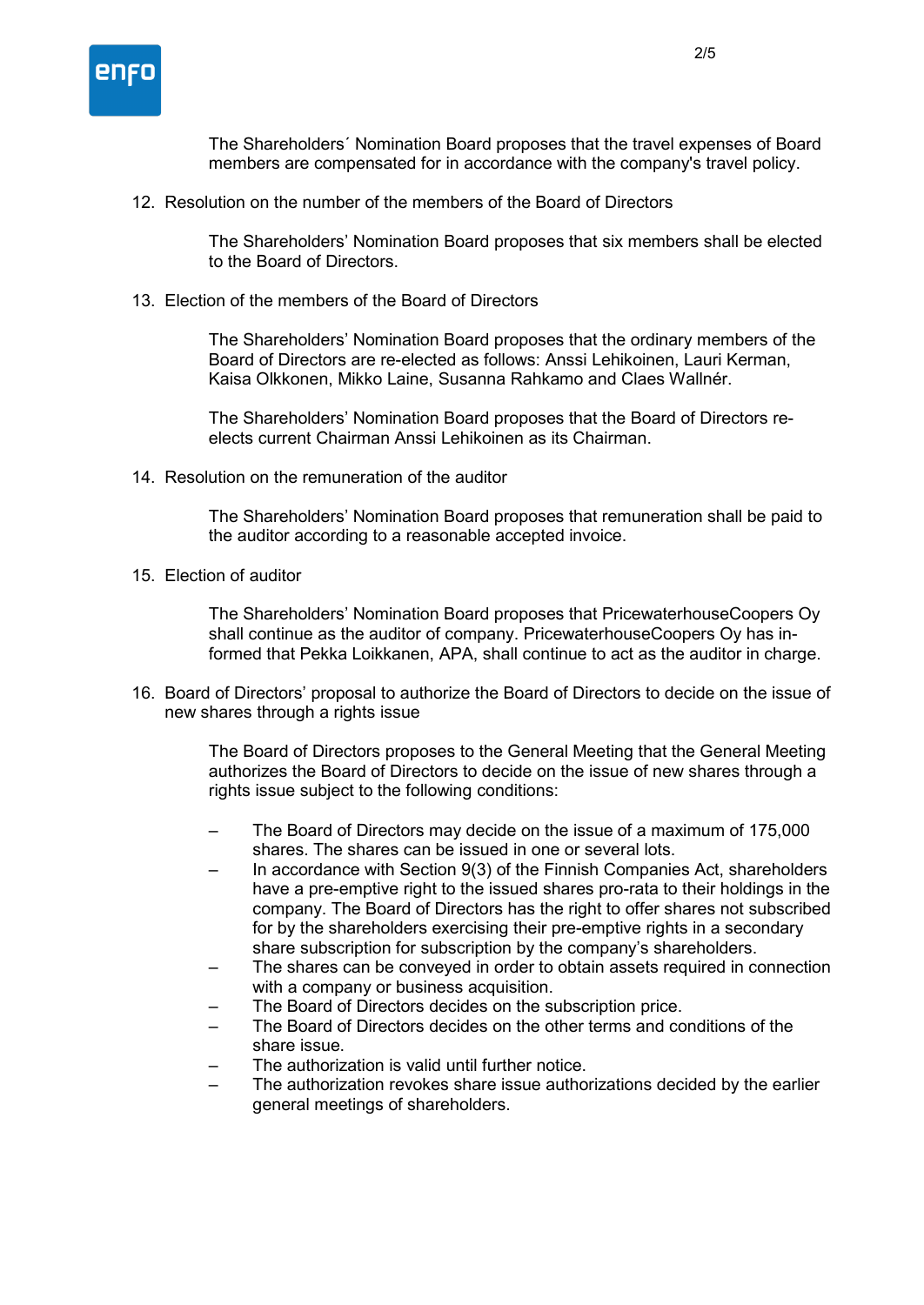

17. Board of Directors' proposal to authorize the Board of Directors to decide on conveying new or treasury shares through a directed rights issue

> The Board of Directors proposes to the General Meeting that the General Meeting authorizes the Board of Directors to decide on conveying treasury shares held by the company and/or the issue of new shares through a directed share issue subject to the following conditions:

- The Board of Directors may decide on the conveyance and/or issue of a maximum of 60,000 shares.
- The Board of Directors is authorized to decide to whom and in which order the treasury shares are conveyed and/or issued. The shares can be conveyed and/or issued in one or several lots.
- Shares in the company can also be conveyed and/or issued waiving the preemptive subscription rights of the shareholders if there is a weighty financial reason for doing so from the point of view of the company.
- The shares can be conveyed and/or issued as consideration in financing or implementing possible acquisitions. Shares can also be conveyed and/or issued as part of the company's salary and incentive scheme for the company's personnel.
- The Board of Directors decides on the transfer and/or subscription price and the other terms and conditions of the conveyance and/or issue.
- The authorization is valid until further notice.
- The authorization revokes share issue authorizations decided by the earlier general meetings of shareholders.
- 18. Board of Directors' proposal to authorize the Board of Directors to decide on the repurchase of company shares

The Board of Directors proposes to the General Meeting that the General Meeting authorizes the Board of Directors to decide on the repurchase of shares in the company using the company's non-restricted equity under the following conditions:

- The Board of Directors may decide on the repurchase of a maximum of 20,000 shares.
- The Board of Directors is authorized to decide from whom and in which order the shares will be purchased. The shares can be repurchased in one or several lots.
- Shares in the company can also be repurchased waiving the pre-emptive rights of the shareholders if there is a weighty financial reason for doing so from the point of view of the company.
- The company's shares can be purchased for use as consideration when the company acquires assets for its business operations, for use as consideration in financing or implementing possible acquisitions, for use as part of the company's salary or incentive system, in order to fulfil the company's share repurchase commitments and for cancellation or in other situations where the Board of Directors considers there are justified reasons for acquisition.
- The Board of Directors decides on the purchase price and other terms and conditions of the repurchase; however, the minimum purchase price must be EUR 1 and the maximum price EUR 150 per share.
- The repurchase of shares decreases the company's non-restricted shareholders' equity.
- The authorization is valid until further notice.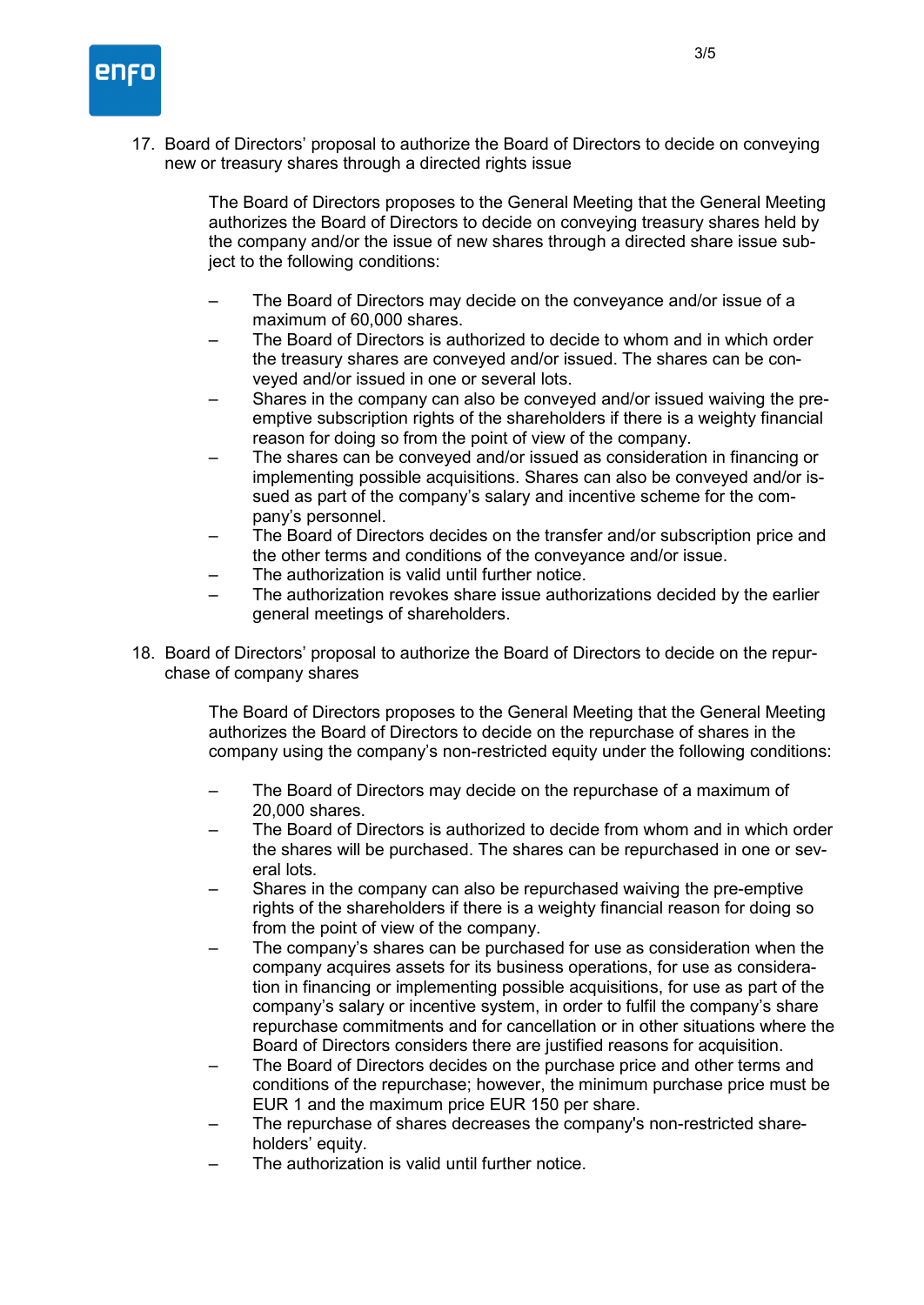

- The authorization revokes earlier authorizations regarding acquisition of shares of the company.
- 19. Election of the Nomination Committee and the Chairman of the Nomination Committee

The Board of Directors proposes to the General Meeting that the General Meeting elects Anssi Lehikoinen, Pekka Kantanen and Lauri Kerman (secretary) as members of the Nomination Committee and Tarja Tikkanen as its Chairman.

20. Amending the charter of the Shareholders' Nomination Board

The Nomination Board proposes to the General Meeting, that Section 4.1 of the charter of the Nomination Board is amended to include the following sentence: "The Nomination Board may also make other proposals regarding the activities of the Board of Directors to the General Meeting of Shareholders". The amended charter of the Shareholders' Nomination Board is attached as schedule.

### 21. Audit Committee

The Nomination Board proposes to the General Meeting, that the company establishes a Audit Committee of the Board of Directors. The members of the Audit Committee are nominated by the Board of Directors. The members may also include external members. The members of the Audit Committee are paid a meeting fee equaling to the meeting fee of the members of the Board of Directors.

- 22. Other matters
- 23. Closing of the meeting

#### **B Documents for the General Meeting**

The Annual Report will be available on the company's website (www.enfo.fi) from 6 March 2019 at 10:00 am. Other documents required by Section 5(21) of the Companies Act are available on the company's website on 20 March 2019 at 12:00 noon at latest. Copies of these documents can be sent to shareholders upon request, and they will also be available at the General Meeting.

The minutes of the General Meeting with the voting results and appendices related to the decisions made by the AGM will be available on the company's website at the latest on 29 March 2019.

### **C Instructions for meeting participants**

1. Shareholder registered in the shareholder list

A shareholder who

- is registered in the company's shareholders' register maintained by Euroclear Finland Ltd on the General Meeting matching date, 15 March 2019; and
- has registered for the General Meeting by 26 March 2019 at 4:00 p.m.

has the right to participate in the General Meeting.